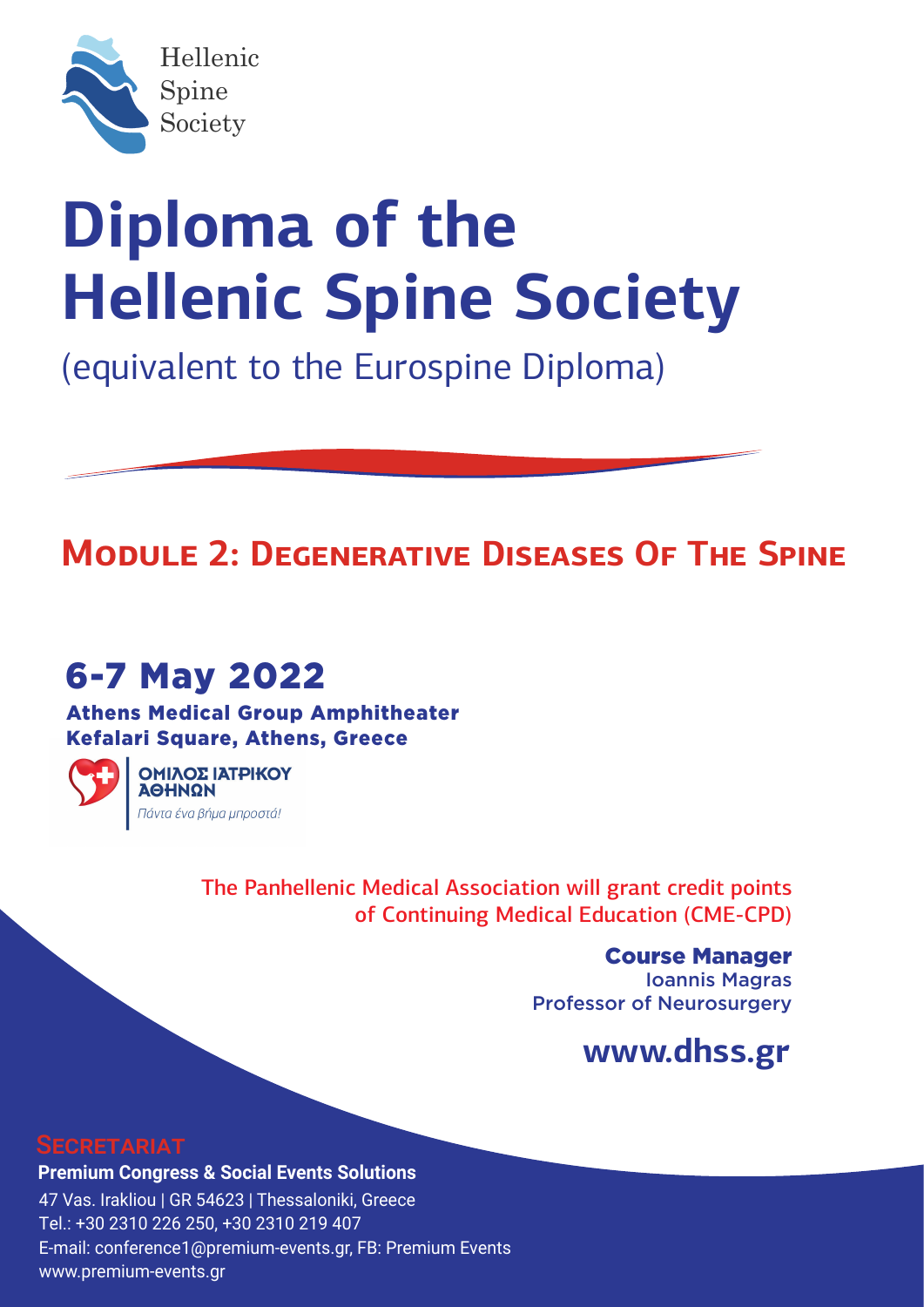#### LEARNING OUTCOMES SESSION 1 CERVICAL & LUMBAR: HERNIATED DISCS, DIAGNOSIS & TREATMENT OF RADICULAR PAIN

## **Diploma of the Hellenic Spine Society**

(equivalent to the Eurospine Diploma)

## **6-7 May 2022 Diploma of the Hellenic Spine Society**



Course Manager **Ioannis Magras** Professor of Neurosurgery

**www.dhss.gr**

**MODULE 2: DEGENERATIVE DISEASES OF THE SPINE**

(equivalent to the Eurospine Diploma)



#### 6-7 May 2022

Course Manager **Ioannis Magras** Professor of Neurosurgery

#### **www.dhss.gr**





### FACULTY

CHAIRMAN Konstantinos Paterakis

**FACULTY** 

Alkinoos Athanasiou Dimosthenis Bouramas Alexandros Brotis Ioannis Gelalis Arion Kapinas Nikolaos Paidakakos Elias Papadopoulos Konstantinos Paterakis Konstantinos Spanakis Stavros Stavridis Parmenion Tsitsopoulos

- Outline the signs & symptoms of lumbar spine
- stenosis (LSS) • Classify LSS
- 
- Evaluate surgical and non-surgical options
- Appraise rehabilitation alternatives

#### LEARNING OUTCOMES SESSION 2 LUMBAR SPINAL STENOSIS

#### Spinal Stenosis: presentations, natural history, non-surgical treatment

#### Surgical Treatment of Lumbar Stenosis

- Formulate principles for stenosis surgery • Evaluate surgical and non-surgical options for
- degenerative spondylolisthesis

#### Case Discussion

#### Epidemiology & Natural History of Radicular Pain

- Use common epidemiological terms to define and outline prevalence of radicular pain
- Illustrate the natural history of radicular pain
- Identify the contributory factors

#### Imaging of Radicular Pain

- Differentiate between the roles of MRI and CT in disc herniation imaging
- Explain how disc herniation occurs
- Interpret images using correct nomenclature

#### Effective Non-Surgical Interventions for Radicular Pain

- Evaluate non-surgical options for radicular pain
- Explain these options to patients
- Identify suitable patients for non-operative management
- Differentiate between the 3 types of analgesics
- Summarise the roles of physiotherapy and injection therapy

#### Surgery for Radicular Pain in the Lumbar Spine

- Differentiate between absolute and relative indications for surgery
- Identify appropriate timing for surgery
- Evaluate common surgical techniques with supporting evidence
- Compare surgical and non-surgical options
- Formulate a surgical plan
- Anticipate complications and plans for return to work and activity

#### Surgery for Radicular Pain in the Cervical Spine

- Outline the causes and incidence of radicular pain in the cervical spine
- Justify indications for surgery
- Identify factors influencing cervical disc herniation regression
- Select appropriate surgical approach
- Evaluate surgical options
- Anticipate complications and plans for return to work and activity
- Formulate a plan when the adjacent level

#### Case Discussion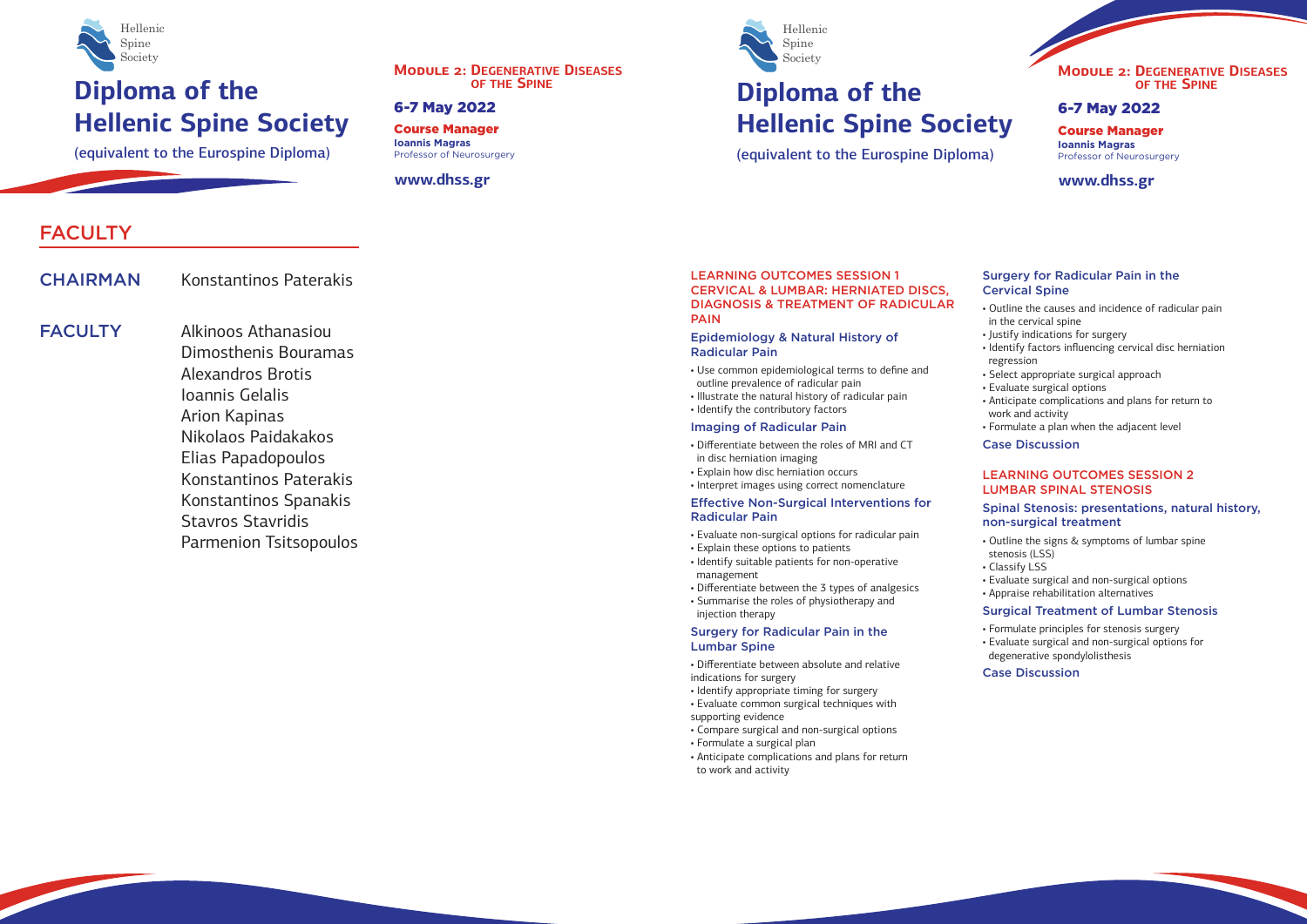#### LEARNING OUTCOMES SESSION 5 AXIAL SPINE PAIN

## **Diploma of the Hellenic Spine Society**

(equivalent to the Eurospine Diploma)



## **6-7 May 2022 Diploma of the Hellenic Spine Society**

Course Manager **Ioannis Magras** Professor of Neurosurgery

**www.dhss.gr**

#### **MODULE 2: DEGENERATIVE DISEASES OF THE SPINE**

(equivalent to the Eurospine Diploma)



#### 6-7 May 2022

Course Manager **Ioannis Magras** Professor of Neurosurgery

#### **www.dhss.gr**

#### come Coffee

nbar: Hearniated disc, Diagnosis and

story of Radicular Pain

rventions for Radicular Pain

in the Lumbar Spine

in the Cervical Spine

ion. Natural History,

bar Stenosis





### SCIENTIFIC PROGRAMME

Module 2: Degenerative Diseases of the Spine

### Friday, 6 May 2022

| 08:30 - 09:00   | <b>Course Registration &amp; Welcome C</b>                                               |
|-----------------|------------------------------------------------------------------------------------------|
| $09:00 - 11:00$ | Session 1: Cervical and Lumbar: H<br>treatment of radicular pain                         |
| 09:00 - 09:20   | Epidemiology & Natural History o<br>A. Athanasiou                                        |
| 09:20 - 09:40   | Imaging of Radicular Pain<br>K. Spanakis                                                 |
| 09:40 - 10:00   | <b>Effective Non-Surgical Interventio</b><br>S. Stavridis                                |
| $10:00 - 10:20$ | Surgery for Radicular Pain in the I<br>P. Tsitsopoulos                                   |
| 10:20 - 10:40   | Surgery for Radicular Pain in the<br>D. Bouramas                                         |
| $10:40 - 11:00$ | <b>Case Discussion</b>                                                                   |
| $11:00 - 11:30$ | <b>Coffee Break</b>                                                                      |
| $11:30 - 12:30$ | Session 2: Lumbar spinal stenosis                                                        |
| $11:30 - 11:50$ | <b>Spinal Stenosis: Presentation, Nat</b><br><b>Non-Surgical Treatment</b><br>I. Gelalis |
| $11:50 - 12:10$ | <b>Surgical Treatment of Lumbar Ste</b><br>A. Kapinas                                    |
| $12:10 - 12:30$ | <b>Case Discussion</b>                                                                   |
| 12:30 - 13:30   | <b>Lunch Break</b>                                                                       |
|                 |                                                                                          |

#### LEARNING OUTCOMES SESSION 4 SPONDYLOLYSIS & SPONDYLOLISTHESIS

#### Degenerative Spondylolisthesis

- Outline the signs & symptoms of spondylolisthesis
- Select and interpret appropriate images
- Evaluate surgical and non-surgical options
- Spondylolysis & High-Grade Spondylolisthesis
- Outline the epidemiology and natural history
- Describe the signs & symptoms of spondylolysis &
- high-grade spondylolisthesis
- Classify effectively
- Formulate principles of management
- Evaluate surgical options
- Anticipate complications of instrumentation and repositioning
- Appraise rehabilitation alternatives

#### Case Discussion

#### Obstacles to Recovery

- Anticipate potential obstacles to recovery • Explain how flagging can be used
- Plan strategies for managing catastrophising
- Non-Surgical Treatment of Back Pain • Differentiate between acute and chronic back pain
- Evaluate options for non-surgical management of back pain • Summarise current evidence pertaining to operative and non-operative management

#### Fusion Surgery for Low Back Pain

• Provide a rationale for fusion surgery • Evaluate alternative options • Select appropriate approach • Link to current evidence Case Discussion

#### LEARNING OUTCOMES SESSION 6 DEGENERATIVE ADULT DEFORMITY

#### Degenerative Lumbar Deformity

• Describe the pathogenesis and natural history of adult lumbar deformity • Explain the concept of spinal balance and the spinopelvic parameters • Formulate a surgical plan for lumbar degenerative kyphoscoliosis Case Discussion/EITS

#### LEARNING OUTCOMES SESSION 3 CERVICAL & THORACIC MYELOPATHY

- Describe medullary non tumoral pathology
- Compare myelography and CT myelography

#### Imaging Myelopathy: techniques & prognostic indicators

#### Presentations, Causes, Natural History Cervical & Thoracic Myelopathy

- Compare functional and clinical presentation of spondylotic and myelopathic syndromes
- Grade disease
- Anticipate clinical traps
- Describe the natural history
- Outline the clinical presentation of:
- craniocervical myelopathy
- thoracic myelopathy

#### Clinical & Surgical Decision Making in Cervical & Thoracic Myelopathy

• Compare different surgical approaches to cervical myelopathy

#### Case Discussion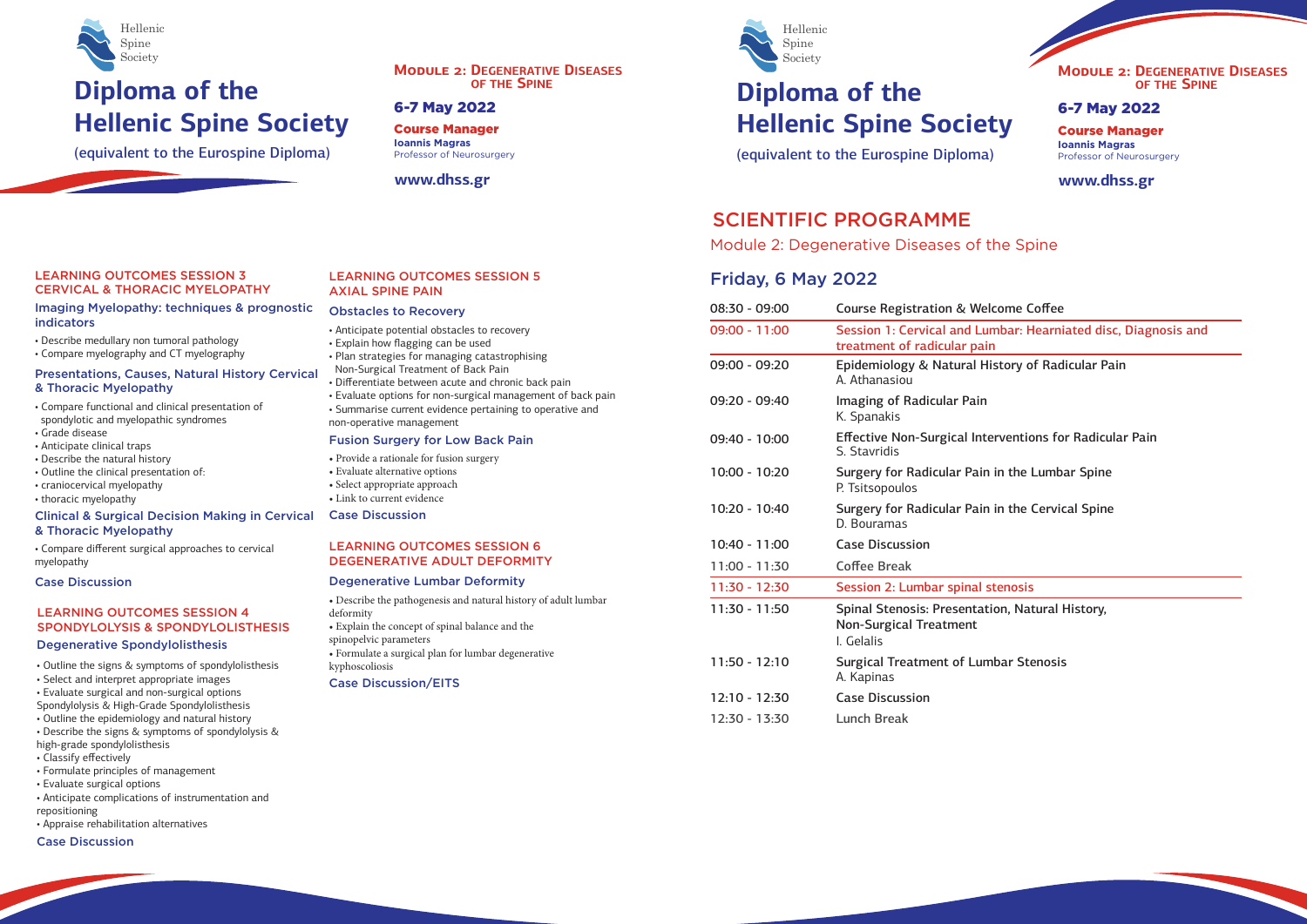## **Diploma of the Hellenic Spine Society**

(equivalent to the Eurospine Diploma)



**MODULE 2: DEGENERATIVE DISEASES OF THE SPINE**

Course Manager **Ioannis Magras** Professor of Neurosurgery

**www.dhss.gr**

6-7 May 2022

| 13:30 - 14:30   | Session 3: Cervical and thoracic myelopathy                                            |  |
|-----------------|----------------------------------------------------------------------------------------|--|
| 13:30 - 13.45   | Imaging Myelopathy: Techniques & Prognostic Indicators<br>K. Spanakis                  |  |
| $13:45 - 14:00$ | Presentation, Causes, Natural History Cervical & Thoracic<br>Myelopathy<br>D. Bouramas |  |
| 14:00 - 14:15   | Clinical & Surgical Decision Making In Thoracic Myelopathy<br>A. Athanasiou            |  |
| $14:15 - 14:30$ | Clinical & Surgical Decision Making In Cervical Myelopathy<br>K. Paterakis             |  |
|                 | <b>Case Discussion</b>                                                                 |  |
| 14:30 - 15:00   | Session 4: Spondylolysis and Spondylolisthesis                                         |  |
| 14:30 - 14:45   | Degenerative Spondylolisthesis<br>S. Stavridis                                         |  |
| 14:45 - 15:00   | Spondylolysis & High-Grade Spondylolisthesis<br>A. Kapinas                             |  |
| 15:00 - 15:30   | <b>Coffee Break</b>                                                                    |  |
| 15:30 - 16:30   | Session 5: Axial spine pain                                                            |  |
| 15:30 - 15:50   | <b>Obstacles to Recovery</b><br>E. Papadopoulos                                        |  |
| 15:50 - 16:10   | Non-Surgical Treatment of Back Pain<br>A. Brotis                                       |  |
| 16:10 - 16:30   | <b>Fusion Surgery for Low Back Pain</b><br>N. Paidakakos                               |  |
|                 | <b>Case Discussion</b>                                                                 |  |
| 16:30 - 17:00   | Session 6: Degenerative Adult deformity                                                |  |
| 16:30 - 16:50   | Degenerative Lumbar Deformity<br>E. Papadopoulos                                       |  |
| 16:50 - 17:00   | <b>Case Discussion</b>                                                                 |  |

**Module** Module 2: Degenerative Diseases Of The Spine

**Organization** Hellenic Spine Society

## **Diploma of the Hellenic Spine Society**

(equivalent to the Eurospine Diploma)



6-7 May 2022

Course Manager **Ioannis Magras** Professor of Neurosurgery

**www.dhss.gr**





### GENERAL INFORMATION

Registration Fee Module 2: 300 euros Module 2 and 5: 500 euros

**Course Date** 6 May 2022

Course Language English

#### Accreditation

Τhe Panhellenic Medical Association grants 15 credit points of Continuing Medical Education (CME-CPD)

Course venue Athens Medical Group Amfitheater Kefalari Square, Athens, Greece

#### Course Secretariat

Premium Congress & Social Events Solutions THESSALONIKI: 47, V. Irakliou St. P.C. 54623 Τel: +30 2310 226250, +30 2310 219407, Fax: +30 2316 009072 E-mail: conference1@premium-events.gr, www.premium-events.gr